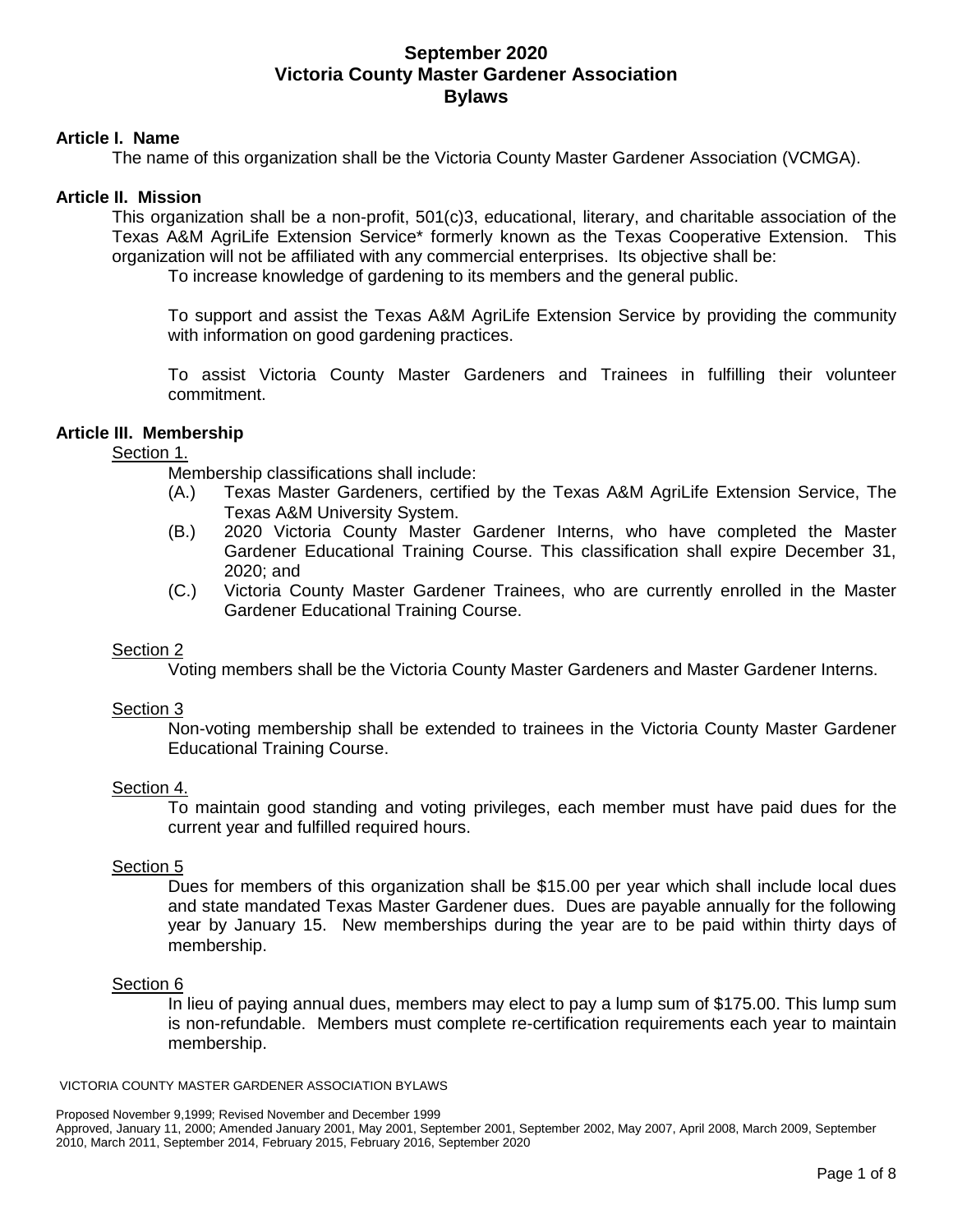# Section 7

Failure to pay dues by January 15, or loss of certification, shall result in loss of membership in the Association.

# Section 8

Members must maintain their certification through re-certification each year to retain membership in the Association. Re-certification will include a minimum of six (6) hours of continuing education training and twenty-one (21) hours of VCMGA volunteer work of which

- Fifteen (15) shall be at, for or with the Victoria Educational Gardens (VEG).
- Six (6) shall be for any approved project work.

Continuing education hours do not count toward total volunteer hours.

All members must be approved through the required Youth Protection Standards background check which is renewed every three years.

### Section 9

Members who have not fulfilled required hours for the past year who want to be re-certified shall submit a written request for re-certification setting out deficits in hours to the County Extension Agent. Upon approval by the County Extension Agent and the Executive Board and the member paying his or her dues, the member shall be re-certified and shall be required to complete all deficit hours in addition to the required hours under Article III, Section 8.

Former members who have not been members for more than 3 consecutive years, may submit a written request for re-certification to the County Extension Agent. Upon approval by the County Extension Agent and the Executive Board and the member paying his or her dues, the member shall be readmitted to membership as a trainee. The member shall complete volunteer hours under Article XI, Section 1, prior to the end of the following December.

### Section 10

All approved continuing education and volunteer hours must be recorded and submitted monthly.

### Section 11.

Upon written application to the Victoria County Extension Agent and subsequent approval, Distinguished Victoria County Master Gardener status will be given to those members with at least five (5) successive years of active membership as a Victoria County Master Gardener and whose years of service to VCMGA plus their age add up to 85. They will be required to pay yearly dues, complete 10 hours of volunteer service in any category and complete 6 continuing education hours.

Anyone who obtains Distinguished Victoria County Master Gardener status prior to the effective date of these amended bylaws shall not be required to complete the 10 hours of volunteer service but shall be required to fulfill all other requirements of a Victoria County Distinguished Master Gardener.

VICTORIA COUNTY MASTER GARDENER ASSOCIATION BYLAWS

Approved, January 11, 2000; Amended January 2001, May 2001, September 2001, September 2002, May 2007, April 2008, March 2009, September 2010, March 2011, September 2014, February 2015, February 2016, September 2020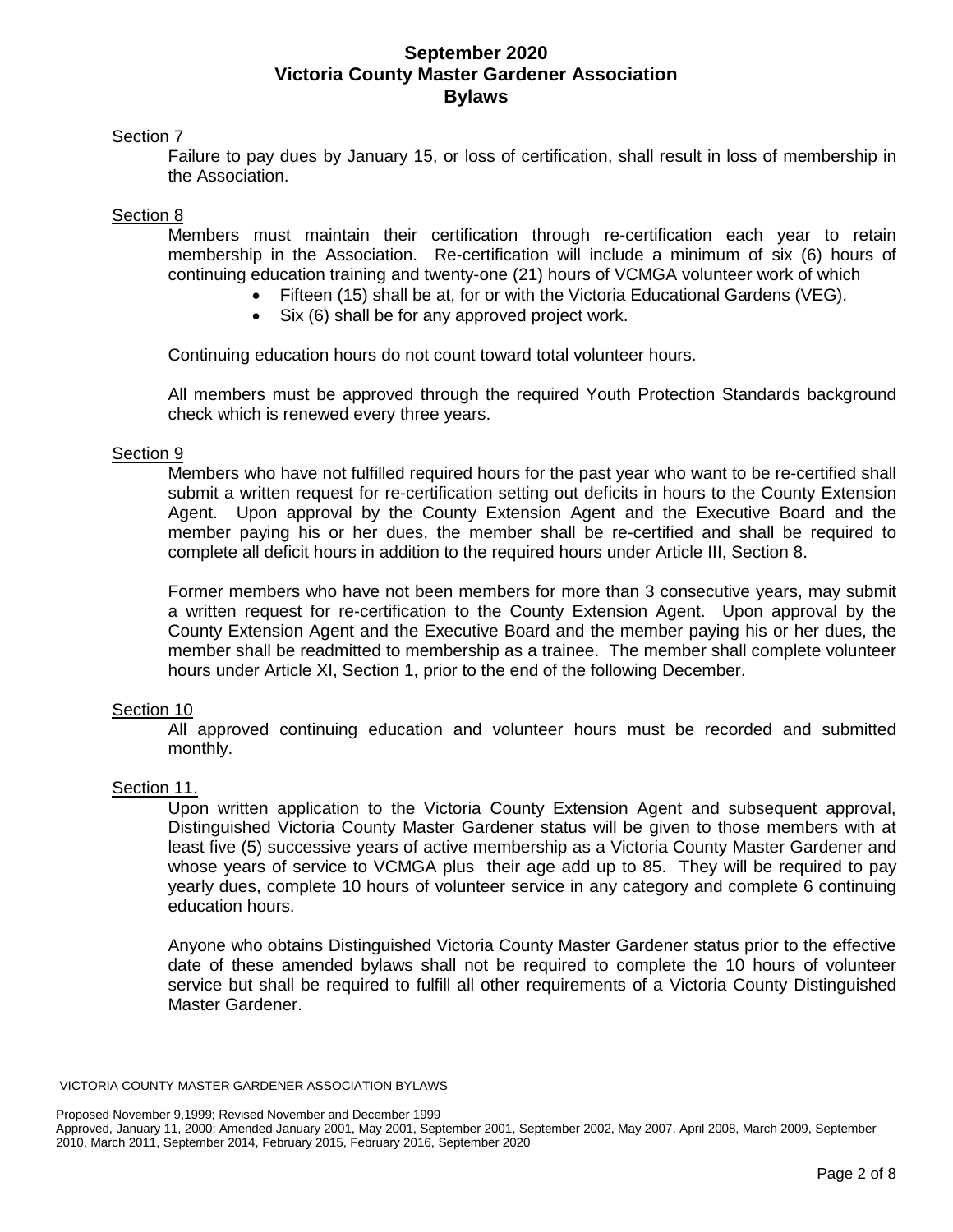#### Section 12.

The Executive Board may declare a member Emeritus status in accordance with State requirements. No dues nor hour requirements are necessary for Emeritus status.

### **Article IV. Board of Directors**

Section 1.

The Board of Directors shall be the Executive Board.

# **Article V. General Membership Meetings**

Section 1.

Meetings will be held monthly. They may be held either in person, virtually, or a combination of the two.

#### Section 2

Officers and State Directors shall be elected at the November general meeting.

### Section 3

Special meetings may be called at the discretion of any member of the Executive Board. Such special meetings shall be announced to members by phone, mail, or email at least 3 days prior to meeting date.

# **Article VI. Fiscal Year**

Section 1.

The fiscal year of this organization shall run from January 1 to December 31 of each year.

### **Article VII. Officers, State Directors and State Alternates**

Section 1.

Officers of this organization shall be: President President-Elect Vice President **Secretary Treasurer** Treasurer-Elect

### Section 2.

The nominating committee shall nominate officers and a slate of candidates shall be presented in October.

### Section 3.

Officers shall be elected by secret ballot at the November meeting, shall be installed at the December meeting and shall assume their duties at the beginning of the next fiscal year.

In the event the November meeting is held in a designated location, members may submit their ballot for election of officers by paper ballot at the November meeting or by email to the designated person on or before 5 p.m. on the day preceding the November meeting.

In the event the November meeting is held virtually, all ballots shall be submitted by email or by

#### VICTORIA COUNTY MASTER GARDENER ASSOCIATION BYLAWS

Proposed November 9,1999; Revised November and December 1999

Approved, January 11, 2000; Amended January 2001, May 2001, September 2001, September 2002, May 2007, April 2008, March 2009, September 2010, March 2011, September 2014, February 2015, February 2016, September 2020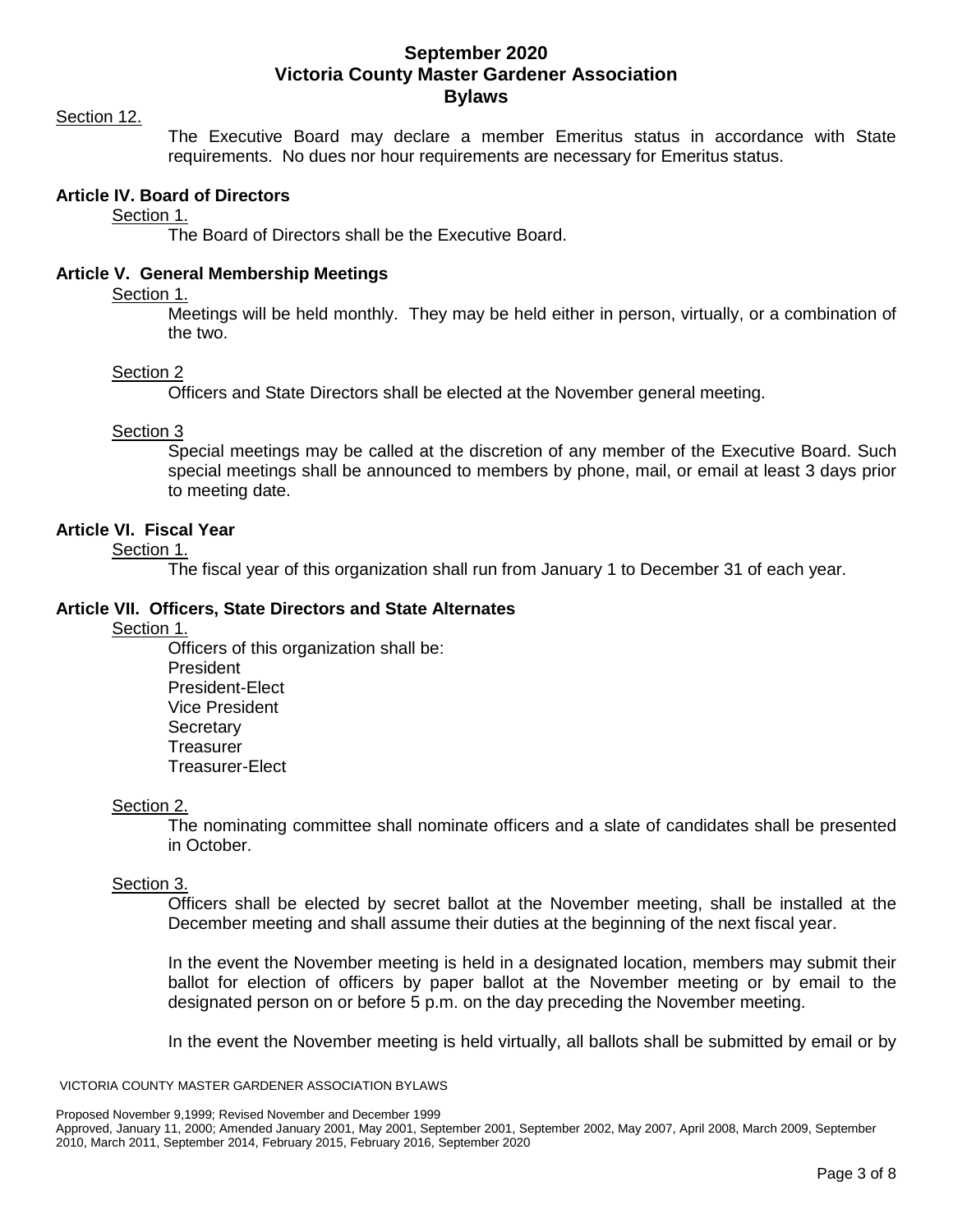paper ballot hand delivered to the designated person. All ballots, paper, or email must be received by 5 p.m. on the day preceding the virtual November meeting.

A ballot submitted by email or hand delivered to the designated person shall be deemed to be a secret ballot. The designated person shall report total numbers of votes only.

## Section 4.

The President-Elect shall serve for one (1) year and then succeed to the President's office for one (1) year.

# Section 5.

The Treasurer-Elect shall serve two (2) years and then succeed to the Treasurer's office. The Treasurer shall also serve for two (2) years.

### Section 6.

The term for office for President, President-Elect, Vice President and Secretary shall be for one (1) year. President, President-Elect, Treasurer and Treasurer-Elect may not be re-elected to the same office for a consecutive term. Vice President and Secretary may be re-elected to the same office for two (2) consecutive terms.

# Section 7.

All nominees for office must be certified Victoria County Master Gardeners in good standing.

# Section 8.

There shall be two (2) State Directors and two (2) State Alternate Directors who will represent the Victoria County Master Gardener Association at Texas Master Gardener Association meetings and events for a term of 2 years. One (1) State Director and one (1) State Alternate Director shall be elected at the November meeting every year.

### **Article VIII. Duties of Officers**

## Section 1.

The President shall: Preside at all meetings of the organization; appoint a chairman of each standing committee and any special committees; appoint a Parliamentarian, as needed; be an ex-officio member of all committees except the Nominating Committee; work with the Treasurer on the budget; set the agenda for upcoming meetings and see that they are provided to the membership in a timely manner prior to meetings.

### Section 2.

The President-elect shall: Preside at meetings in the absence of the President; assist the President; attend committee meetings at the President's request; become the President at the expiration of the current President's term of office. The President-Elect shall also administer to the calculation and timely keeping of all volunteer, project and other hours ensuring their accuracy and proper credit and provide a summary of all volunteer hours on a monthly basis.

### Section 3.

The Vice President shall: Preside at meetings in the absence of both the President and President-Elect; chair the bylaws committee; be responsible for authorization for use of the Pavilion and ensure meeting set-up is ready.

#### VICTORIA COUNTY MASTER GARDENER ASSOCIATION BYLAWS

Approved, January 11, 2000; Amended January 2001, May 2001, September 2001, September 2002, May 2007, April 2008, March 2009, September 2010, March 2011, September 2014, February 2015, February 2016, September 2020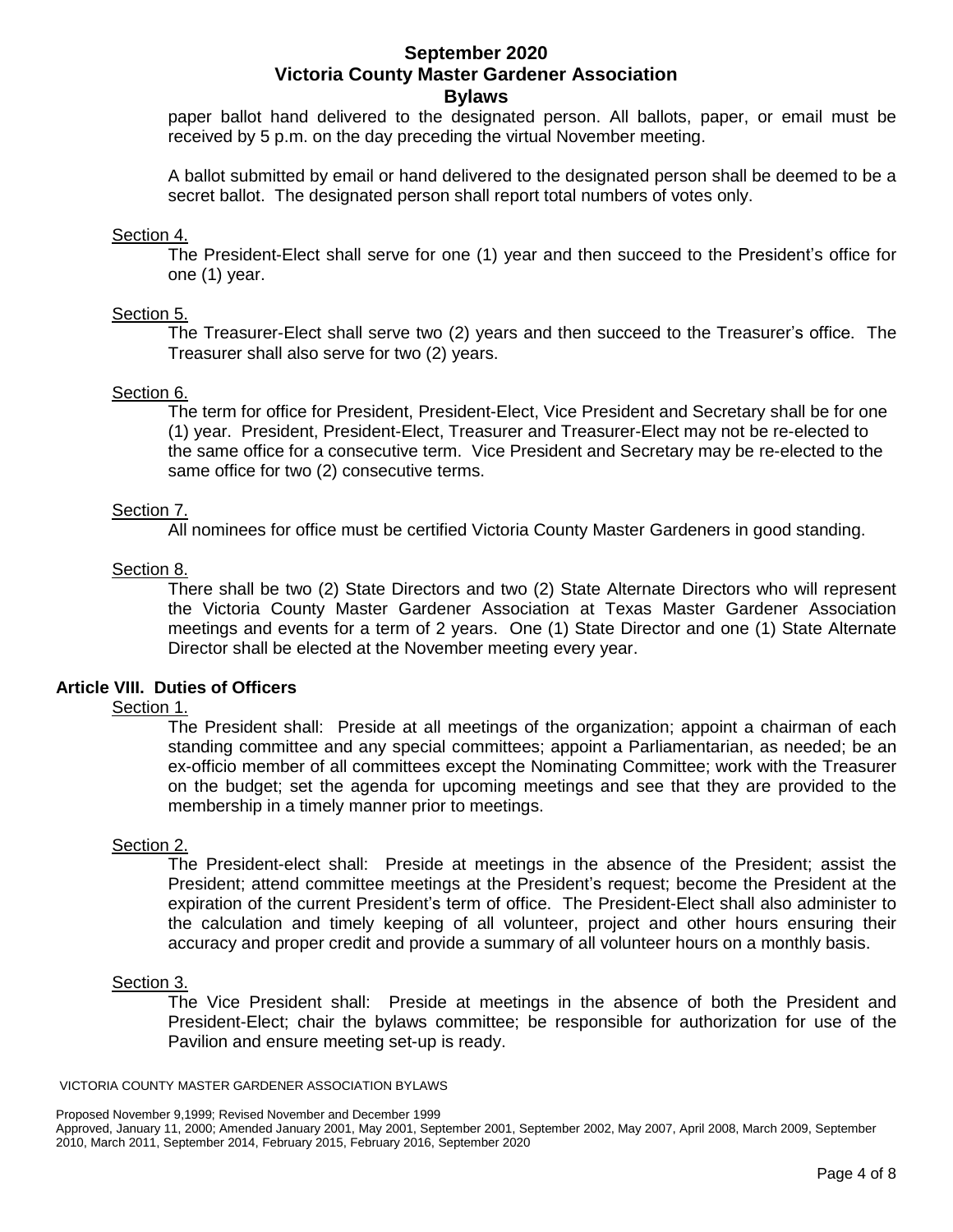# Section 4.

The Secretary shall: Take care of all necessary correspondence; keep a current list of members' names and addresses; record and publish the minutes of each meeting.

# Section 5.

The Treasurer shall: Receive all dues and monies for the Association; keep an exact accounting of all dues, other income, bank deposits, disbursements and other financial matters using current VCMGA accounting software; pay all bills upon receipt of a written statement and purchase proof; make a monthly financial report to the membership; present the financial records for audit to the VCMGA certified public accountant annually; develop an annual budget to be approved by the Executive Board (See Article X, Section 1).

# Section 6.

The Treasurer-Elect shall: Work in conjunction with the Treasurer and become the Treasurer at the expiration of the current Treasurer's term of office.

# **Article IX. Committees**

Section 1.

The Standing Committee Chairmen shall be appointed by the President and announced at the January meeting. The Nominating Committee Chairman and members shall be appointed by the President by such time that a slate of officers can be presented at the October meeting.

### Section 2.

The Standing Committees, if applicable, and duties of each are:

A. Educational Enrichment Program

This committee shall consist of at least one member who is responsible for arranging for monthly meetings and educational enrichment programs, seminars, and field trips.

### B. Speakers Bureau

This committee shall consist of at least one member who will keep current a list of members' expertise; coordinate requests for speakers with members who will provide speeches, presentations.

### C. Publicity

This committee shall consist of at least one member who will keep the Association news current and available in the community; serve in the role of historian; coordinate with newspapers, local tourism, broadcast media, Chamber of Commerce, and similar organizations.

### D. Membership Recognition

This committee shall consist of at least one member who will develop and maintain methods to recognize members for their service. The Member Recognition chairman is not a voting member of the Executive Board.

E. Nominating

This committee shall consist of a chairman and two members, none of whom are

VICTORIA COUNTY MASTER GARDENER ASSOCIATION BYLAWS

Approved, January 11, 2000; Amended January 2001, May 2001, September 2001, September 2002, May 2007, April 2008, March 2009, September 2010, March 2011, September 2014, February 2015, February 2016, September 2020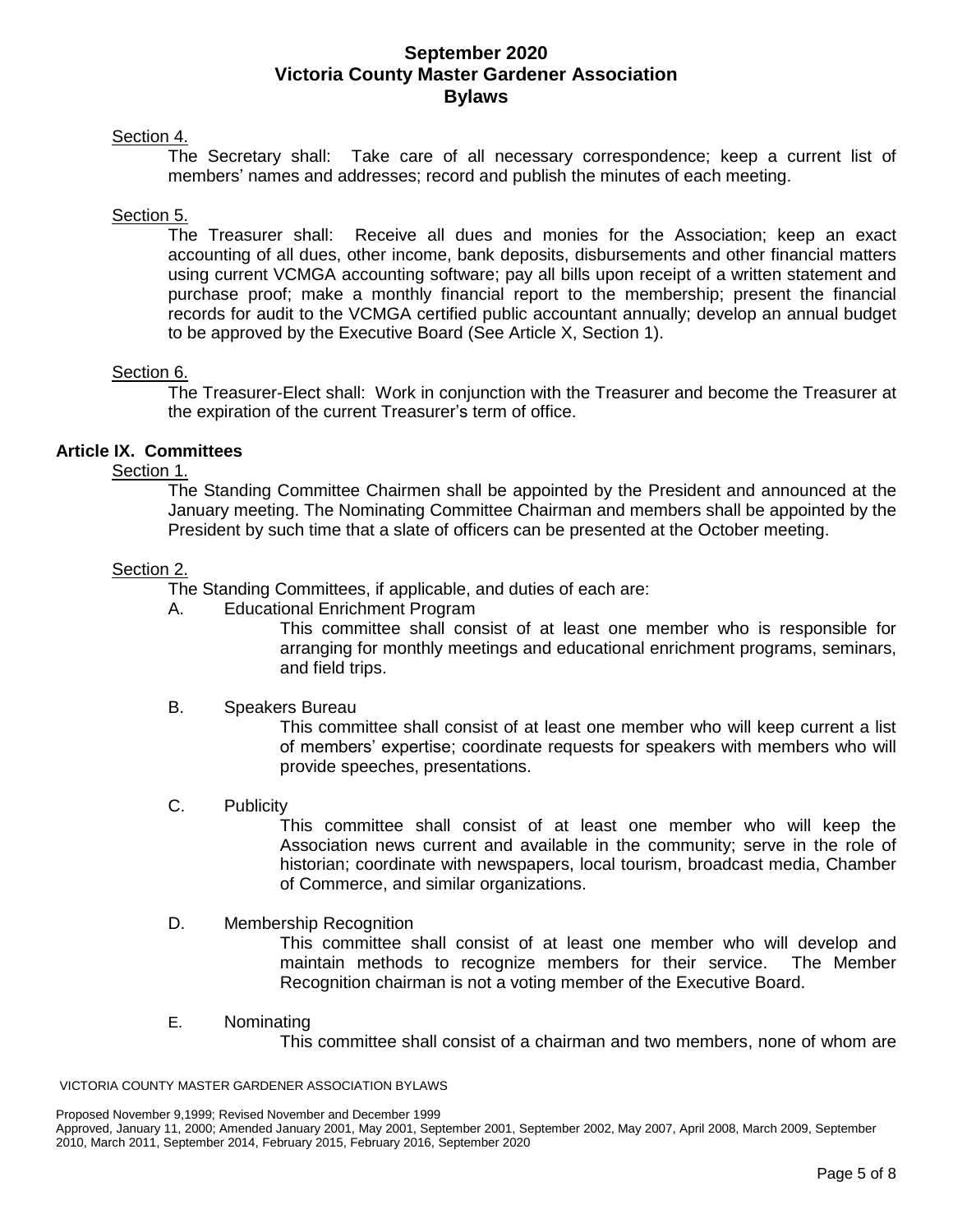currently serving on the Executive Board and they will provide a slate of candidates for offices at the October meeting. All members in good standing are eligible to be nominated, including members of the Nominating Committee. The Nominating Committee chairman is not a voting member of the Executive Board.

F. Audit

This committee shall consist of a chairman and two members, none of whom are currently serving on the Executive Board. They will audit the financial records annually between January 1 and January 15 in the presence of the Treasurer, Treasurer-Elect and President. The Audit Committee chairman is not a voting member of the Executive Board. A report of the audit shall be made at the January meeting.

### G. Information/Technology

This committee shall consist of at least one member who will act as the webmaster and communicate with members via email, U.S. mail or telephone.

H. Victoria Educational Gardens (VEG)

This committee shall consist of a chairman and at least two members who are responsible for the overall management of the VEG including planning and budgeting.

I. Greenhouse

This committee shall consist of a chairman and at least two members who are responsible for the overall management of the Greenhouse including standard operating procedures, planning, and budgeting. Volunteer hours in the Greenhouse shall qualify as VEG hours.

J. Other Committees

Other committees, standing or special, shall be appointed by the President with approval of the Executive Board.

# **Article X. Executive Board**

# Section 1.

This board shall consist of the President (who will serve as Chairman), President-Elect, Vice President, Secretary, Treasurer, Treasurer-Elect, and the immediate Past-President who serves as ex-officio member, State Directors, and all Standing Committee Chairmen. All Executive Board members shall be certified Victoria County Master Gardeners who have paid their dues for the current year. Each Executive Board member has only one vote even if serving in multiple voting capacities.

# Section 2.

An Extension Agent will serve as advisor to the Executive Board.

### Section 3.

The Executive Board shall meet monthly or as necessary and shall keep appropriate agendas and records of the minutes.

#### VICTORIA COUNTY MASTER GARDENER ASSOCIATION BYLAWS

Approved, January 11, 2000; Amended January 2001, May 2001, September 2001, September 2002, May 2007, April 2008, March 2009, September 2010, March 2011, September 2014, February 2015, February 2016, September 2020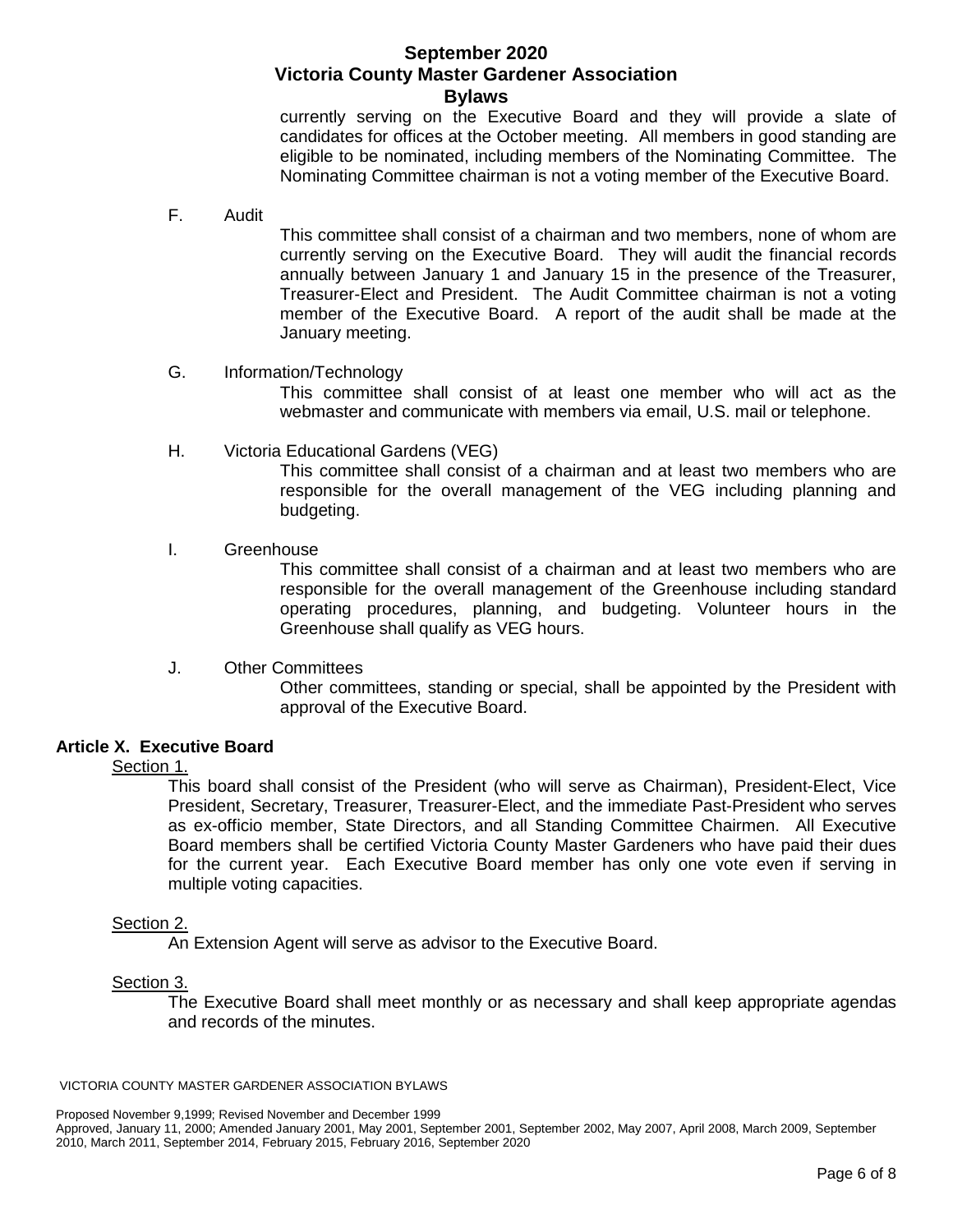# Section 4.

The Executive Board shall have general supervision of the affairs of the Association between its business meetings, fix the hour and place of meetings, make recommendations to the Association, and perform such other duties as specified in these bylaws. The Executive Board shall be subject to the orders of the Association, and none of its acts shall conflict with action taken by the Association.

# Section 5.

In the event a vacancy occurs for an officer, a person approved by a majority vote of the Executive Board shall fill such a vacancy for the remainder of the term of office. For a vacancy in the office of President-Elect and Treasurer-Elect, the decision of the Executive Board must be ratified by the voting membership. A vacancy for a Standing Committee chairman shall be appointed by the President.

### Section 6.

A quorum shall consist of a majority of the Executive Board membership.

# **Article XI. Training Program Requirements**

Section 1.

The Victoria County Master Gardener Educational Training Course shall be a course consisting of a minimum of fifty (50) classroom hours, and fifty (50) hours of approved service, of which at least 20 hours must be devoted to VEG, 10 hours to approved projects, and eight (8) hours assisting at the Victoria County Texas AgriLife Extension Service office at the direction of the agent. Any remaining hours may be in any of these categories. The fifty (50) volunteer service hours must be finalized by November 30 of the current year.

### Section 2.

Graduation for each Victoria County Master Gardener Program will be held in the month of December at the conclusion of the classroom and volunteer hours.

### **Article XII. Project Selection**

## Section 1.

The voting membership of the Victoria County Master Gardener Association shall select a project or projects based upon applications received.

Applications shall be accepted from the public, reviewed by the Executive Board, and presented to the membership for approval.

Members will select projects which best meet the mission and objectives of the Victoria County Master Gardener Association.

### **Article XIII. Parliamentary Authority**

Section 1.

Robert's Rules of Order, Newly Revised shall govern the Association in all cases in which they are applicable when not inconsistent with the bylaws of this Association.

VICTORIA COUNTY MASTER GARDENER ASSOCIATION BYLAWS

Proposed November 9,1999; Revised November and December 1999

Approved, January 11, 2000; Amended January 2001, May 2001, September 2001, September 2002, May 2007, April 2008, March 2009, September 2010, March 2011, September 2014, February 2015, February 2016, September 2020